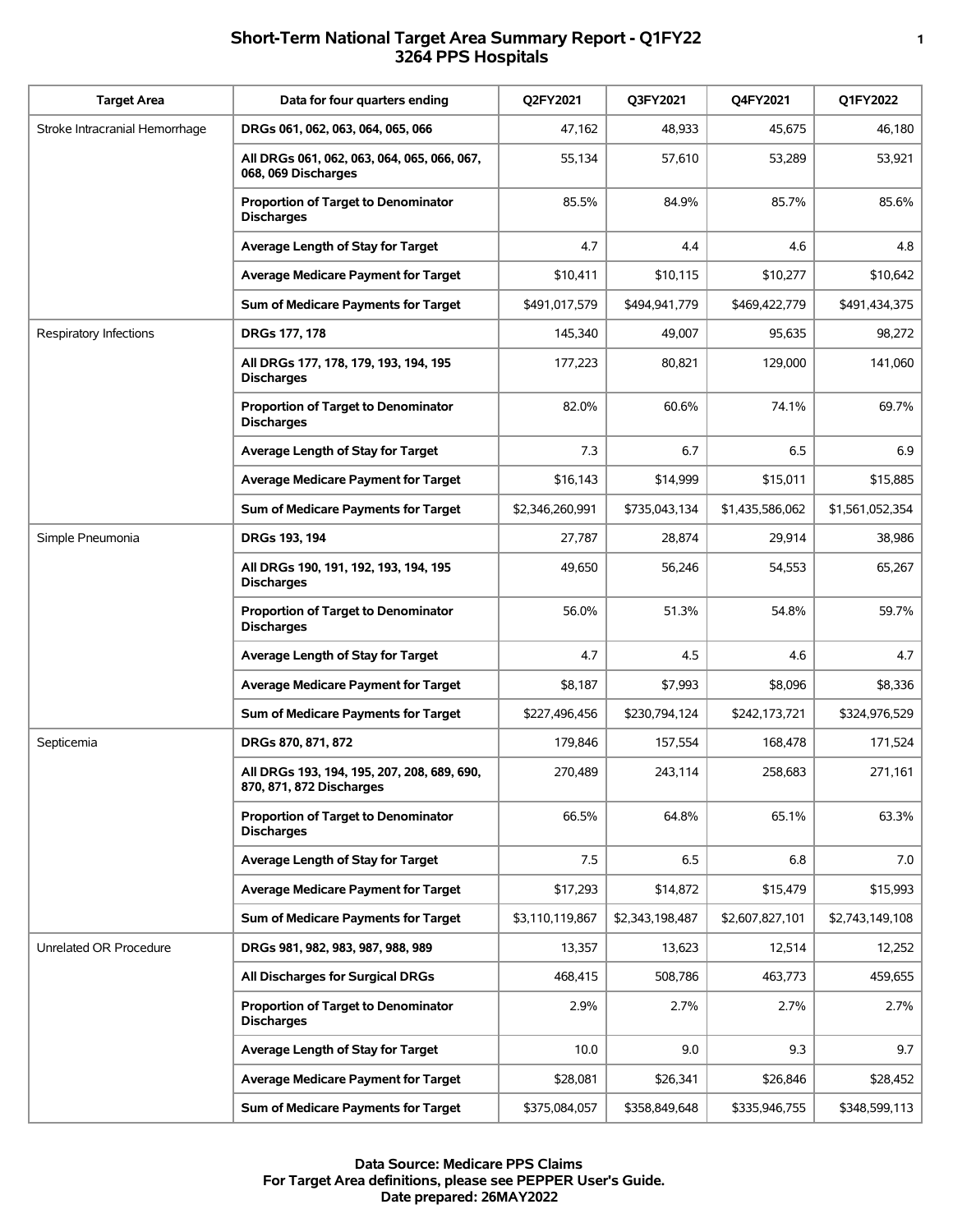### **Short-Term National Target Area Summary Report - Q1FY22 2 3264 PPS Hospitals**

| <b>Target Area</b>           | Data for four quarters ending                                         | Q2FY2021         | Q3FY2021        | Q4FY2021         | Q1FY2022         |
|------------------------------|-----------------------------------------------------------------------|------------------|-----------------|------------------|------------------|
| Medical DRGs with CC or MCC  | Medical DRGs w/CC or MCC                                              | 938,871          | 866.894         | 875,688          | 899,006          |
|                              | All Discharges for Medical DRGs w/ or w/o<br><b>CC or MCC</b>         | 1,187,443        | 1,158,161       | 1,146,186        | 1,151,145        |
|                              | <b>Proportion of Target to Denominator</b><br><b>Discharges</b>       | 79.1%            | 74.9%           | 76.4%            | 78.1%            |
|                              | Average Length of Stay for Target                                     | 5.8              | 5.3             | 5.5              | 5.7              |
|                              | <b>Average Medicare Payment for Target</b>                            | \$12,034         | \$11,039        | \$11,465         | \$11,751         |
|                              | Sum of Medicare Payments for Target                                   | \$11,298,793,717 | \$9,569,391,120 | \$10,039,494,871 | \$10,563,872,230 |
| Surgical DRGs with CC or MCC | Surgical DRGs w/ CC or MCC                                            | 279,463          | 297,557         | 274,846          | 272,972          |
|                              | All Discharges for Surgical DRGs w/ or w/o<br><b>CC or MCC</b>        | 426,655          | 468,462         | 428,164          | 424,954          |
|                              | <b>Proportion of Target to Denominator</b><br><b>Discharges</b>       | 65.5%            | 63.5%           | 64.2%            | 64.2%            |
|                              | Average Length of Stay for Target                                     | 7.9              | 7.6             | 7.8              | 7.9              |
|                              | <b>Average Medicare Payment for Target</b>                            | \$28,198         | \$27,996        | \$28,252         | \$29,175         |
|                              | Sum of Medicare Payments for Target                                   | \$7,880,436,660  | \$8,330,437,953 | \$7,764,908,657  | \$7,964,084,670  |
| Single CC or MCC             | Discharges with one CC or MCC coded on<br>the claim                   | 545,045          | 535,986         | 526,792          | 530,158          |
|                              | All Discharges with one or more CC or<br>MCC coded on the claim       | 1,213,086        | 1,162,928       | 1,147,429        | 1,169,319        |
|                              | <b>Proportion of Target to Denominator</b><br><b>Discharges</b>       | 44.9%            | 46.1%           | 45.9%            | 45.3%            |
|                              | Average Length of Stay for Target                                     | 5.1              | 4.8             | 5.0              | 5.1              |
|                              | <b>Average Medicare Payment for Target</b>                            | \$14,824         | \$14,665        | \$14,724         | \$14,976         |
|                              | Sum of Medicare Payments for Target                                   | \$8,079,757,200  | \$7,859,968,778 | \$7,756,575,937  | \$7,939,461,722  |
| Severe Malnutrition          | Discharges with severe malnutrition as the<br>only MCC on the claim   | 25,636           | 30,226          | 28,423           | 27,205           |
|                              | All Discharges with one or more MCCs<br>including severe malnutrition | 75,806           | 78,239          | 75,642           | 76,956           |
|                              | <b>Proportion of Target to Denominator</b><br><b>Discharges</b>       | 33.8%            | 38.6%           | 37.6%            | 35.4%            |
|                              | Average Length of Stay for Target                                     | 6.4              | 6.2             | 6.4              | 6.6              |
|                              | <b>Average Medicare Payment for Target</b>                            | \$15,742         | \$15,461        | \$15,846         | \$16,110         |
|                              | Sum of Medicare Payments for Target                                   | \$403,556,956    | \$467,317,721   | \$450,381,773    | \$438,277,936    |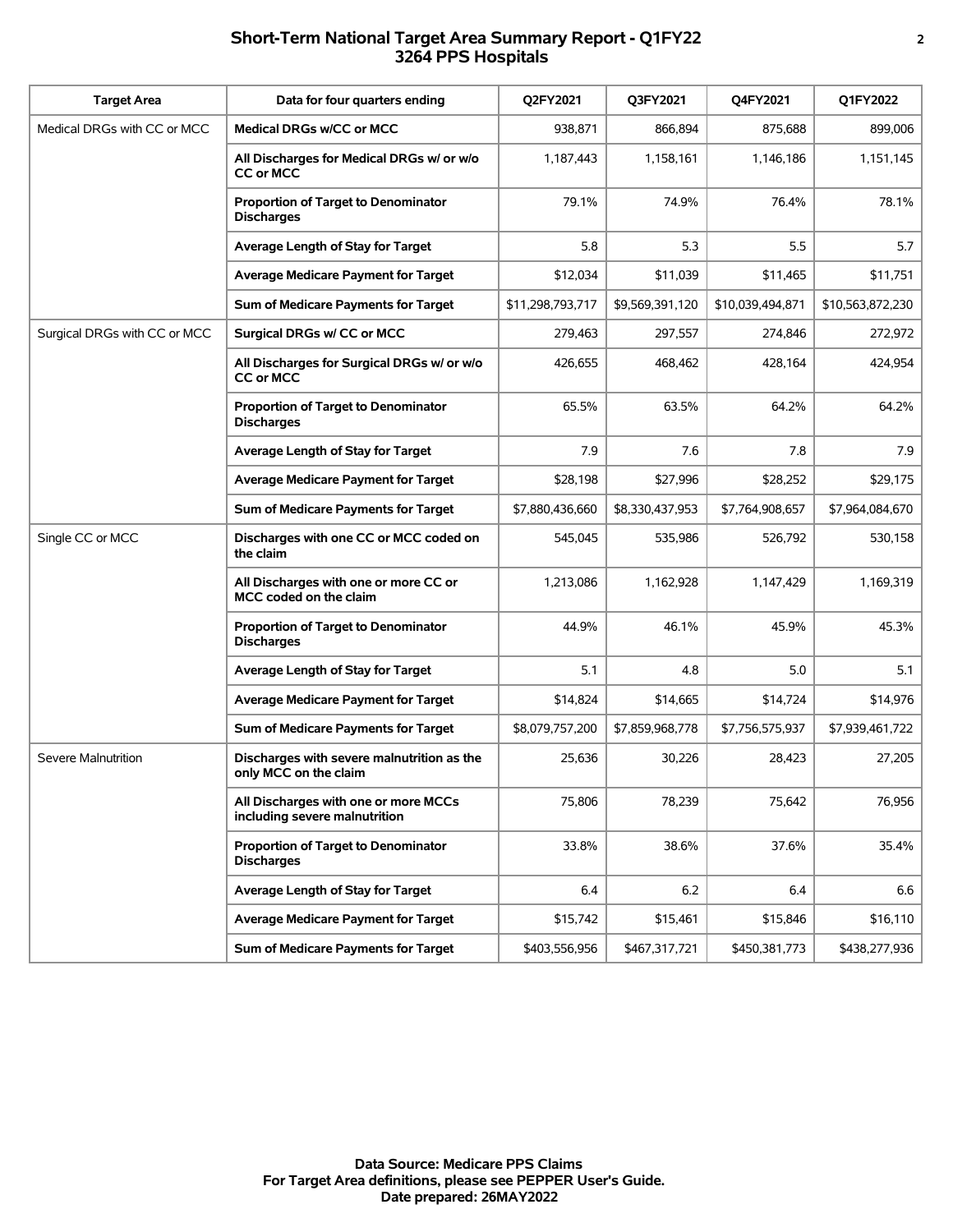## **Short-Term National Target Area Summary Report - Q1FY22 3 3264 PPS Hospitals**

| <b>Target Area</b>                                              | Data for four quarters ending                                        | <b>Q2FY2021</b> | <b>Q3FY2021</b> | Q4FY2021        | Q1FY2022        |
|-----------------------------------------------------------------|----------------------------------------------------------------------|-----------------|-----------------|-----------------|-----------------|
| <b>Excisional Debridement</b>                                   | Disch. for DRGs affected by excis deb px<br>code w/ px code on claim | 12,917          | 13,257          | 12,541          | 12,117          |
|                                                                 | All discharges for the DRGs affected by excis<br>deb px code         | 81,139          | 83,483          | 77,294          | 74,402          |
|                                                                 | <b>Proportion of Target to Denominator</b><br><b>Discharges</b>      | 15.9%           | 15.9%           | 16.2%           | 16.3%           |
|                                                                 | Average Length of Stay for Target                                    | 11.6            | 11.0            | 10.9            | 11.6            |
|                                                                 | <b>Average Medicare Payment for Target</b>                           | \$30,620        | \$29,501        | \$28.310        | \$30,339        |
|                                                                 | Sum of Medicare Payments for Target                                  | \$395,524,300   | \$391,097,269   | \$355,032,294   | \$367,622,397   |
| Ventilator Support                                              | DRGs 003, 004, 207, 870, 927, 933 with mech<br>vent >96 hrs          | 32,455          | 17,981          | 22,236          | 22,914          |
|                                                                 | All DRGs 003-004, 207-208, 870-872, 927-929,<br>933-934 Discharges   | 214,167         | 178,565         | 193,777         | 197,115         |
|                                                                 | <b>Proportion of Target to Denominator</b><br><b>Discharges</b>      | 15.2%           | 10.1%           | 11.5%           | 11.6%           |
|                                                                 | Average Length of Stay for Target                                    | 22.0            | 21.6            | 20.1            | 21.3            |
|                                                                 | <b>Average Medicare Payment for Target</b>                           | \$76,387        | \$80,187        | \$73,565        | \$78,562        |
|                                                                 | Sum of Medicare Payments for Target                                  | \$2,479,150,743 | \$1,441,834,451 | \$1,635,794,265 | \$1,800,174,441 |
| <b>Emergency Department Evaluation</b><br>and Management Visits | ED visits with CPT 99285                                             | 857,788         | 930,869         | 898,898         | 870,868         |
|                                                                 | All ED E and M visits CPT 99281, 99282,<br>99283, 99284, 99285       | 2,413,055       | 2,768,342       | 2,813,015       | 2,682,388       |
|                                                                 | <b>Proportion of Target to Denominator</b><br><b>Discharges</b>      | 35.5%           | 33.6%           | 32.0%           | 32.5%           |
|                                                                 | <b>Average Medicare Payment for Target</b>                           | \$784           | \$802           | \$781           | \$786           |
|                                                                 | Sum of Medicare Payments for Target                                  | \$672,665,626   | \$746,764,836   | \$702,462,821   | \$684,859,694   |
| Chronic Obstructive Pulmonary<br><b>Disease</b>                 | DRGs 190, 191, 192                                                   | 20,093          | 25,489          | 22,859          | 24,199          |
|                                                                 | All medical DRGs in MDC 04 Discharges                                | 282,077         | 184,902         | 231,427         | 247,611         |
|                                                                 | <b>Proportion of Target to Denominator</b><br><b>Discharges</b>      | 7.1%            | 13.8%           | 9.9%            | 9.8%            |
|                                                                 | Average Length of Stay for Target                                    | 3.9             | 3.8             | 4.0             | 4.0             |
|                                                                 | <b>Average Medicare Payment for Target</b>                           | \$7,353         | \$7,244         | \$7,416         | \$7,397         |
|                                                                 | Sum of Medicare Payments for Target                                  | \$147,746,905   | \$184,654,582   | \$169,521,568   | \$178,995,230   |
| Percutaneous Cardiovascular<br>Procedures                       | DRGs 246, 247, 248, 249                                              | 26,230          | 28,077          | 25,153          | 25,410          |
|                                                                 | All DRGs 246-249 Discharges + outpatient<br>claims                   | 53,965          | 60,754          | 54,429          | 53,491          |
|                                                                 | <b>Proportion of Target to Denominator</b><br><b>Discharges</b>      | 48.6%           | 46.2%           | 46.2%           | 47.5%           |
|                                                                 | Average Length of Stay for Target                                    | 3.6             | 3.5             | 3.5             | 3.6             |
|                                                                 | <b>Average Medicare Payment for Target</b>                           | \$17,794        | \$17,728        | \$17,815        | \$18,470        |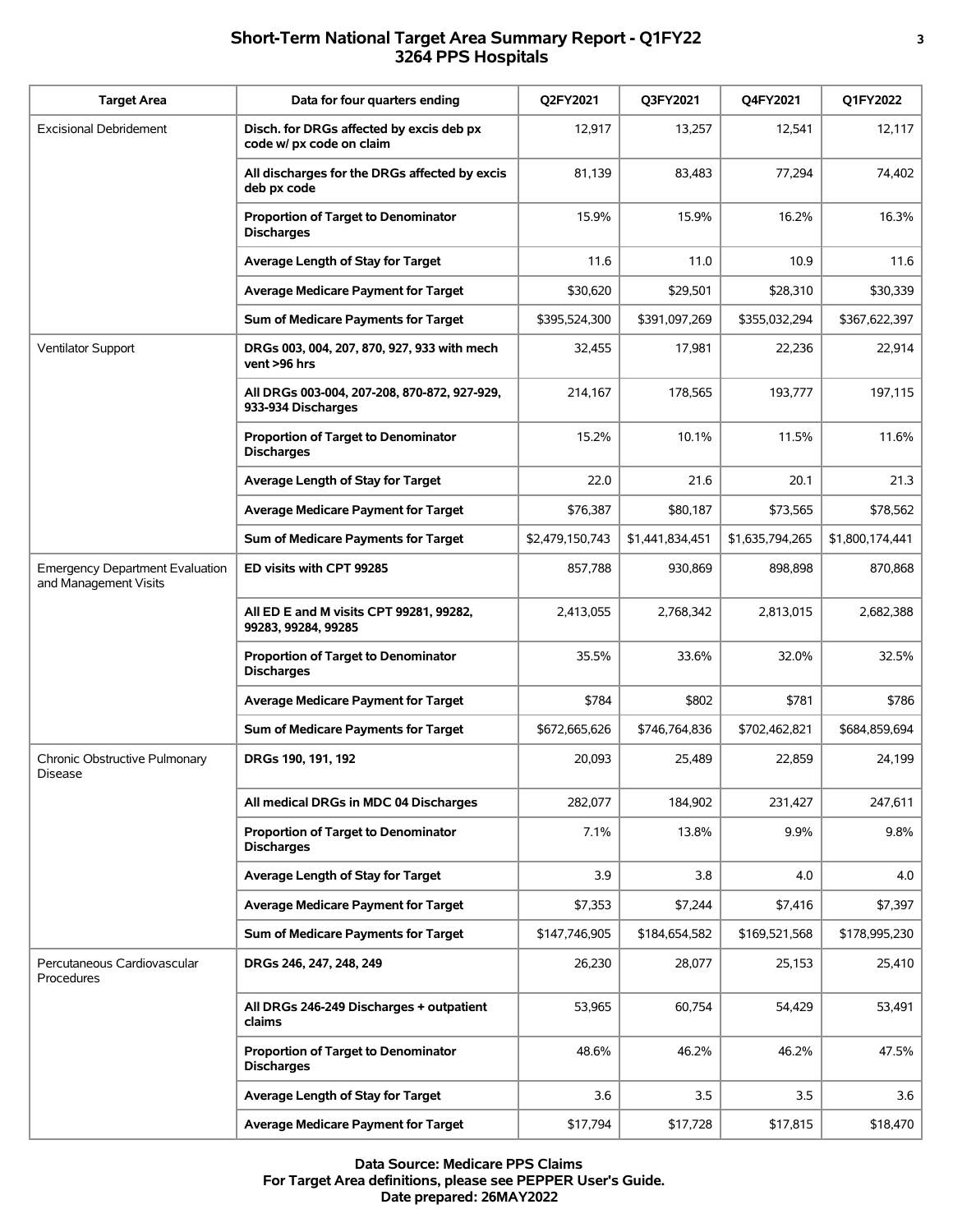# **Short-Term National Target Area Summary Report - Q1FY22 4 3264 PPS Hospitals**

| <b>Target Area</b>                        | Data for four quarters ending                                                | Q2FY2021      | Q3FY2021      | Q4FY2021      | Q1FY2022      |
|-------------------------------------------|------------------------------------------------------------------------------|---------------|---------------|---------------|---------------|
| Percutaneous Cardiovascular<br>Procedures | Sum of Medicare Payments for Target                                          | \$466,738,937 | \$497,757,085 | \$448,088,293 | \$469,333,498 |
| <b>Total Knee Replacement</b>             | Inpatient discharges with knee replacement<br>px codes                       | 19,505        | 23,960        | 21,079        | 19,512        |
|                                           | Inpatient discharges and outpatient claims<br>with knee replacement px codes | 55,638        | 67,508        | 62,667        | 66,308        |
|                                           | <b>Proportion of Target to Denominator</b><br><b>Discharges</b>              | 35.1%         | 35.5%         | 33.6%         | 29.4%         |
|                                           | Average Length of Stay for Target                                            | 2.4           | 2.4           | 2.4           | 2.5           |
|                                           | <b>Average Medicare Payment for Target</b>                                   | \$15,409      | \$15,391      | \$15,468      | \$15,853      |
|                                           | Sum of Medicare Payments for Target                                          | \$300,553,864 | \$368,763,884 | \$326,050,049 | \$309,330,066 |
| Syncope                                   | <b>DRG 312</b>                                                               | 12,190        | 13,615        | 13,007        | 12,632        |
|                                           | All medical DRGs in MDC 05 Discharges                                        | 237,881       | 258,726       | 227,920       | 232,024       |
|                                           | <b>Proportion of Target to Denominator</b><br><b>Discharges</b>              | 5.1%          | 5.3%          | 5.7%          | 5.4%          |
|                                           | Average Length of Stay for Target                                            | 2.9           | 2.9           | 3.1           | 3.1           |
|                                           | <b>Average Medicare Payment for Target</b>                                   | \$6,143       | \$6,135       | \$6,199       | \$6,269       |
|                                           | Sum of Medicare Payments for Target                                          | \$74,879,908  | \$83,531,291  | \$80,630,371  | \$79,187,710  |
| Other Circulatory System<br>Diagnoses     | DRGs 314, 315, 316                                                           | 11,858        | 13,061        | 12,858        | 12,019        |
|                                           | All medical DRGs in MDC 05 Discharges                                        | 237,881       | 258,726       | 227,920       | 232,024       |
|                                           | <b>Proportion of Target to Denominator</b><br><b>Discharges</b>              | 5.0%          | 5.0%          | 5.6%          | 5.2%          |
|                                           | Average Length of Stay for Target                                            | 5.7           | 5.4           | 5.7           | 5.9           |
|                                           | <b>Average Medicare Payment for Target</b>                                   | \$13,336      | \$13,148      | \$13,300      | \$13,647      |
|                                           | Sum of Medicare Payments for Target                                          | \$158,133,598 | \$171,729,723 | \$171,008,357 | \$164,022,465 |
| Other Digestive System Diagnoses          | DRGs 393, 394, 395                                                           | 14,330        | 16,175        | 14,774        | 14,420        |
|                                           | All medical DRGs in MDC 06 Discharges                                        | 123,752       | 138,546       | 126,149       | 121,821       |
|                                           | <b>Proportion of Target to Denominator</b><br><b>Discharges</b>              | 11.6%         | 11.7%         | 11.7%         | 11.8%         |
|                                           | Average Length of Stay for Target                                            | 4.5           | 4.4           | 4.6           | 4.6           |
|                                           | Average Medicare Payment for Target                                          | \$9,130       | \$8,993       | \$9,169       | \$9,329       |
|                                           | Sum of Medicare Payments for Target                                          | \$130,827,494 | \$145,464,349 | \$135,456,261 | \$134,529,286 |
| Medical Back Problems                     | <b>DRGs 551, 552</b>                                                         | 12,207        | 14,765        | 13,355        | 13,091        |
|                                           | All medical DRGs in MDC 08 Discharges                                        | 45,231        | 52,166        | 48,215        | 48,234        |
|                                           | <b>Proportion of Target to Denominator</b><br><b>Discharges</b>              | 27.0%         | 28.3%         | 27.7%         | 27.1%         |
|                                           | Average Length of Stay for Target                                            | 4.2           | 4.0           | 4.2           | 4.3           |
|                                           | <b>Average Medicare Payment for Target</b>                                   | \$7,880       | \$7,729       | \$7,722       | \$7,950       |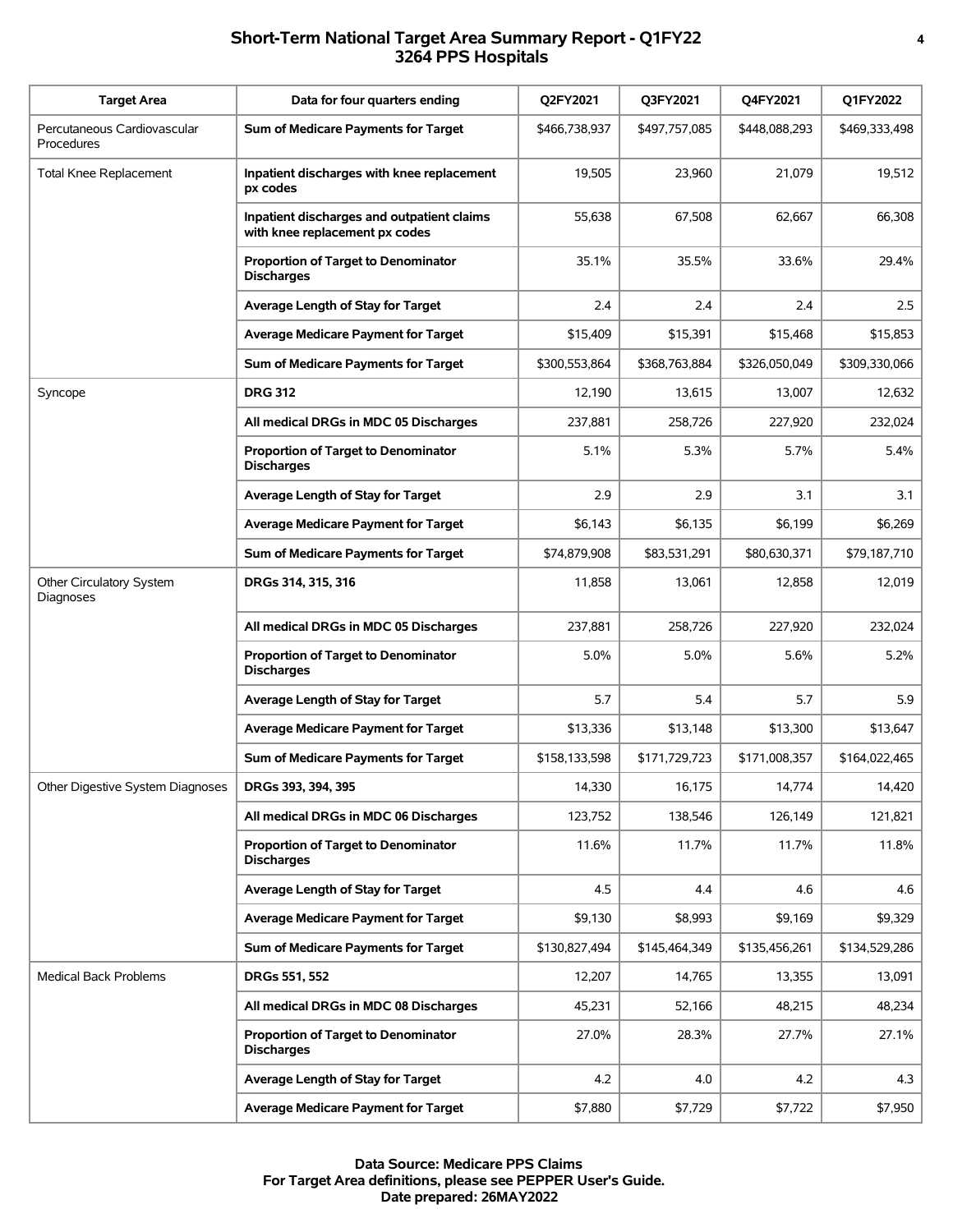# **Short-Term National Target Area Summary Report - Q1FY22 5 3264 PPS Hospitals**

| <b>Target Area</b>                                          | Data for four quarters ending                                           | Q2FY2021        | Q3FY2021        | Q4FY2021        | Q1FY2022        |
|-------------------------------------------------------------|-------------------------------------------------------------------------|-----------------|-----------------|-----------------|-----------------|
| <b>Medical Back Problems</b>                                | Sum of Medicare Payments for Target                                     | \$96,189,479    | \$114,125,404   | \$103,128,807   | \$104,072,809   |
| Spinal Fusion                                               | Claims with spinal fusion procedure codes                               | 24,887          | 27,891          | 24,586          | 25,552          |
|                                                             | Claims with spinal procedure codes                                      | 45,640          | 49,818          | 44,872          | 45.809          |
|                                                             | <b>Proportion of Target to Denominator</b><br><b>Discharges</b>         | 54.5%           | 56.0%           | 54.8%           | 55.8%           |
|                                                             | Average Length of Stay for Target                                       | 4.8             | 4.8             | 4.9             | 4.9             |
|                                                             | <b>Average Medicare Payment for Target</b>                              | \$37,311        | \$37,521        | \$38,308        | \$38,959        |
|                                                             | Sum of Medicare Payments for Target                                     | \$928,571,145   | \$1,046,495,422 | \$941,839,577   | \$995,483,625   |
| Three-Day Skilled Nursing<br>Facility-Qualifying Admissions | Three-Day Stays with Transfer to SNF                                    | 41,548          | 48,388          | 44,714          | 42,268          |
|                                                             | All Discharges with Transfer to SNF                                     | 318,241         | 327,146         | 322,960         | 328,479         |
|                                                             | <b>Proportion of Target to Denominator</b><br><b>Discharges</b>         | 13.1%           | 14.8%           | 13.8%           | 12.9%           |
|                                                             | Average Length of Stay for Target                                       | 3.0             | 3.0             | 3.0             | 3.0             |
|                                                             | <b>Average Medicare Payment for Target</b>                              | \$10,389        | \$10,302        | \$10,315        | \$10,501        |
|                                                             | Sum of Medicare Payments for Target                                     | \$431,646,863   | \$498,514,790   | \$461,234,258   | \$443,861,206   |
| 30-Day Readmissions to Same<br>Hospital or Elsewhere        | Thirty-Day Readmissions to same or<br>elsewhere excl dc status 02,82,07 | 289,445         | 289,476         | 270,908         | 267,896         |
|                                                             | All Discharges excl dc status 02,82,07,20                               | 1,625,924       | 1,663,839       | 1,593,032       | 1,589,298       |
|                                                             | <b>Proportion of Target to Denominator</b><br><b>Discharges</b>         | 17.8%           | 17.4%           | 17.0%           | 16.9%           |
|                                                             | Average Length of Stay for Target                                       | 6.4             | 6.1             | 6.3             | 6.4             |
|                                                             | Average Medicare Payment for Target                                     | \$15,764        | \$15,255        | \$15,222        | \$15,612        |
|                                                             | Sum of Medicare Payments for Target                                     | \$4,562,823,503 | \$4,415,908,361 | \$4,123,861,736 | \$4,182,385,964 |
| 30-Day Readmissions to Same<br>Hospital                     | Thirty-Day Readmissions to same hospital<br>excl dc status 02,82,07     | 210,986         | 210,188         | 193,060         | 191,660         |
|                                                             | All Discharges excl dc status 02,82,07,20                               | 1,625,924       | 1,663,839       | 1,593,032       | 1,589,298       |
|                                                             | <b>Proportion of Target to Denominator</b><br><b>Discharges</b>         | 13.0%           | 12.6%           | 12.1%           | 12.1%           |
|                                                             | Average Length of Stay for Target                                       | 6.3             | 6.0             | 6.1             | 6.3             |
|                                                             | <b>Average Medicare Payment for Target</b>                              | \$15,530        | \$15,106        | \$15,020        | \$15,297        |
|                                                             | Sum of Medicare Payments for Target                                     | \$3,276,642,095 | \$3,175,183,868 | \$2,899,745,189 | \$2,931,864,256 |
| Two-Day Stays for Medical DRGs                              | Two-Day Stays for Medical DRGs excl dc<br>status 02,82,07,20, OSC 72    | 193,880         | 210,216         | 193,656         | 190,109         |
|                                                             | All Medical DRG disch excl dc status<br>02,82,07,20, OSC 72             | 1,082,079       | 1,066,385       | 1,038,355       | 1,035,575       |
|                                                             | <b>Proportion of Target to Denominator</b><br><b>Discharges</b>         | 17.9%           | 19.7%           | 18.7%           | 18.4%           |
|                                                             | Average Length of Stay for Target                                       | 2.0             | 2.0             | 2.0             | 2.0             |
|                                                             | <b>Average Medicare Payment for Target</b>                              | \$7,914         | \$7,546         | \$7,761         | \$7,920         |